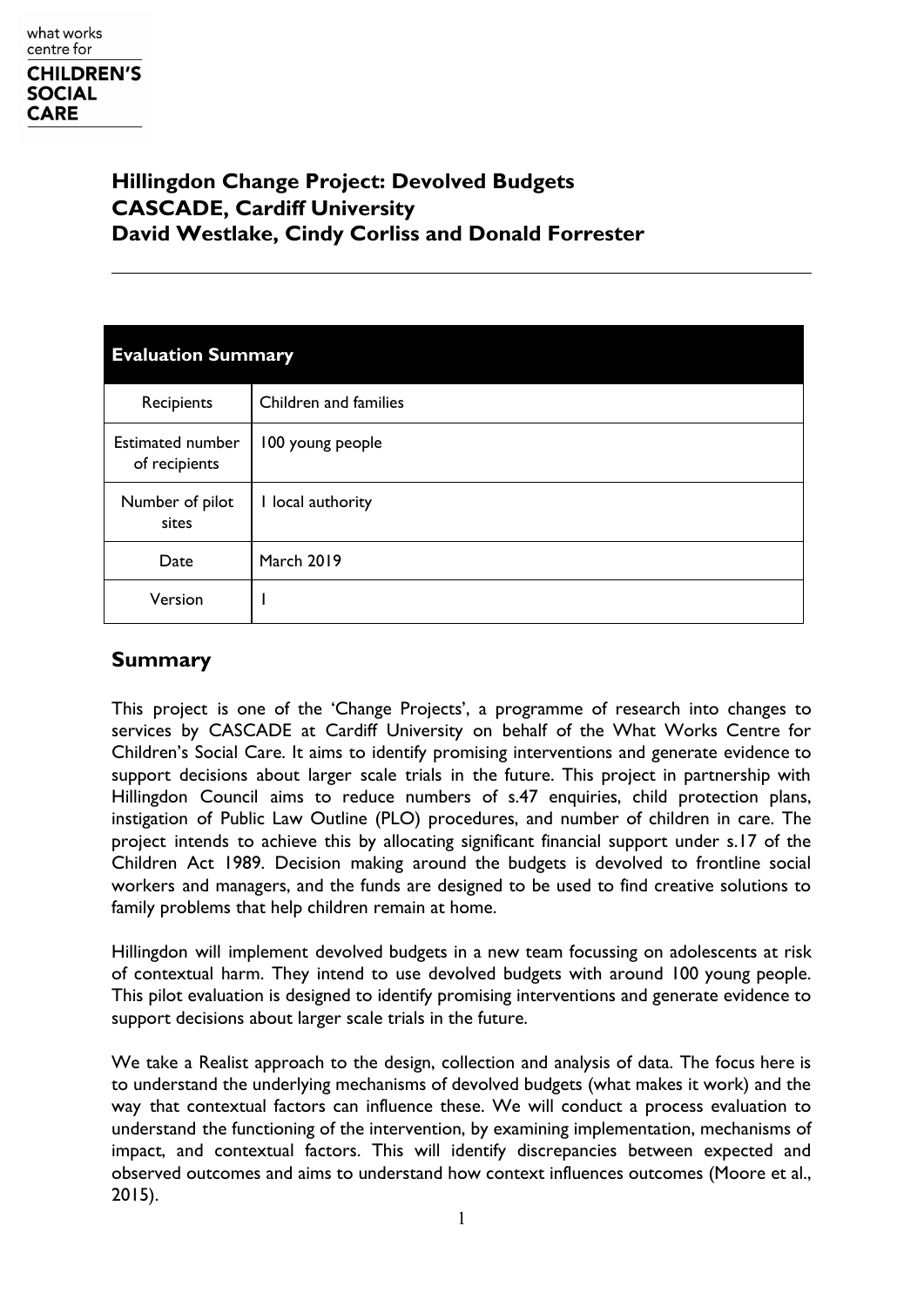The Realist design involves a flexible and iterative approach to data collection in order to develop a deep understanding of how an intervention works and issues in implementing it. The evaluation will run from January 2019 to March 2020, when a final report will be published. An interim report will be published in July 2019.

#### **Project Background**

There has been an increase in the number of children in care in recent years, and although the best outcome for some children will be to enter care; there are concerns that this rise also includes children who do not need to enter care. The project is predicated on the notion that social workers and the families they are working with are best placed to know what might be needed to create real change and keep children safely at home. Significant funds will be devolved to individual social workers and families to help children remain safely at home by reducing the level of risk.

Similar approaches have been used elsewhere to reduce care entry and increase reunification (e.g. Huebner et al., 2012; Shinn et al., 2017; Walker, 2008). A review of the evidence will be published by the What Works Centre for Children's Social Care in 2019. This evidence suggests devolving budgets can reduce the likelihood of abuse and neglect, and through this the numbers of child placements. Yet much of this research has been conducted in the USA. Although there is some evidence they can be beneficial, we do not know whether this is also the case in the UK. The What Works Centre for Children's Social Care conducted an open call in September 2018. Hillingdon Council were successful in their application to become partners for the programme.

Hillingdon is the second largest London Borough by area and is divided into three localities and twenty-two wards. In the most recent census, 52.2% identified as White British, 25.3% as Asian and 7.3% as Black. Hillingdon is relatively affluent, with no Lower Layer Super Output Areas (LSOAs) in the most deprived decile.

Hillingdon's project aims to help the significant number of young people at moderate to high contextual risk, particularly child sexual exploitation (CSE), criminal exploitation, youth violence and missing episodes. The recently created Vulnerable Adolescents Team will utilise various approaches to assist and empower this group, and identify services and activities to offer them support, allow them to remain safe and at home, and prevent the need for escalation into additional services. This specialist team will work with these young people and allow them to select their own social worker based on staff profiles, which highlight the strengths and skills of the social workers on this team. In conjunction with their chosen social worker, the young person will be able to chair or co-chair meetings and be involved in decision making. Devolved budgets will be implemented in this team.

#### **Pilot Description**

Hillingdon will implement devolved budgets in their newly established Vulnerable Adolescents Team (1 team manager, 1 advanced practitioner, 8 senior/social workers and access to key workers) who will work solely with vulnerable adolescents and provide specialist response to the aforementioned at-risk young people.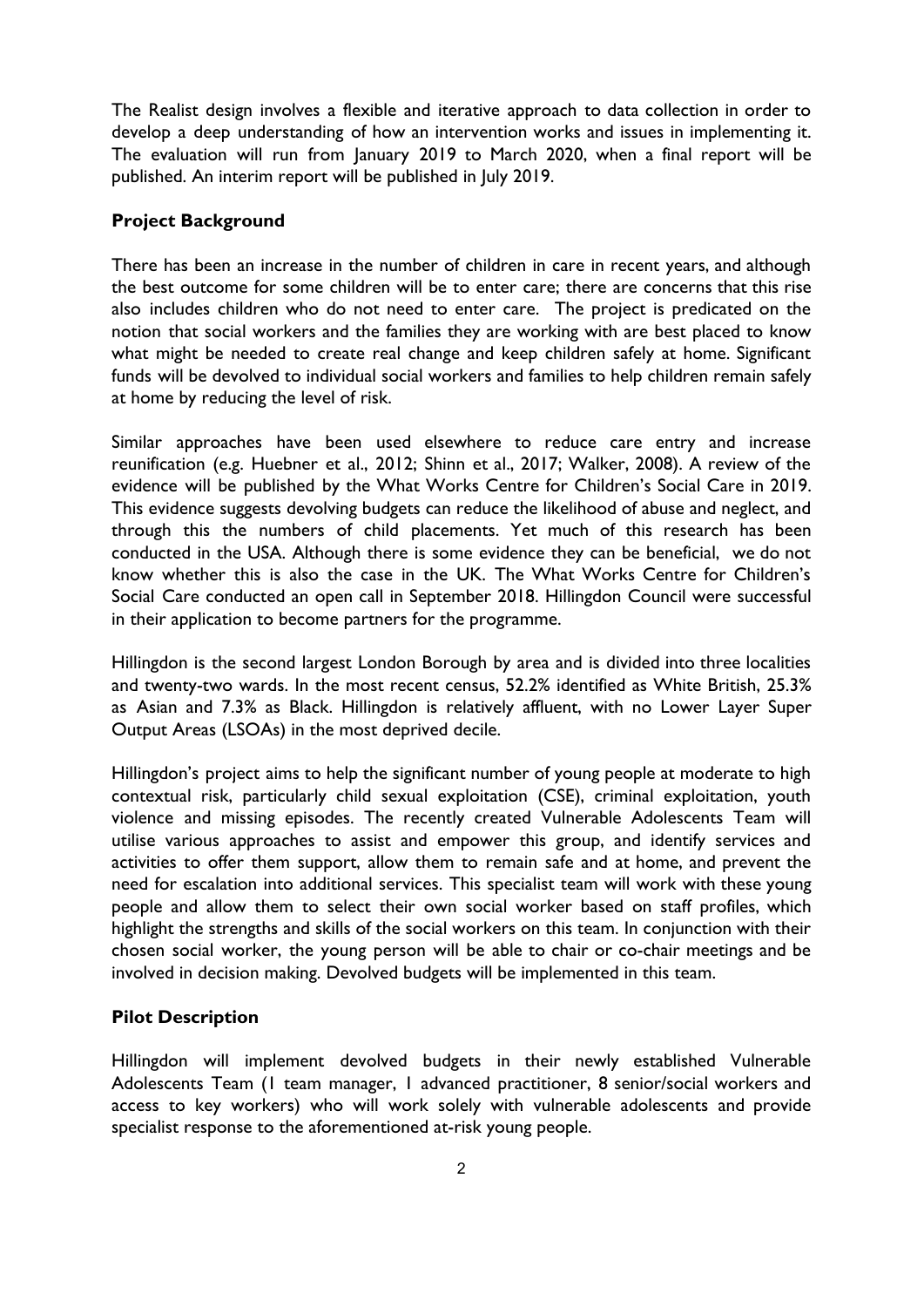This pilot evaluation is designed to address the key objectives of the Change Projects: to identify promising interventions and generate evidence to support decisions about larger scale trials in the future. It will run from January 2019 to March 2020, as part of a core programme of research by CASCADE at Cardiff University - the research partner for the What Works Centre for Children's Social Care.

### **Research questions**

The project is a pilot of a new intervention and a feasibility study to explore data collection and the potential for evaluating devolved budgets to scale. The evaluation of the pilot study requires us to understand:

- 1. How and why the project was implemented as it was. This incorporates:
	- a. An understanding of how elements of implementation might be hypothesised to affect the impact on outcomes;
	- b. Barriers and opportunities for rolling out this model more widely.
- 2. Indicators of success we define quantitatively and qualitatively our criteria for considering the project worthy of further evaluation on a larger scale.

The feasibility study will:

- 1. Explore and evaluate a range of potential outcome measures for the final trial protocol;
- 2. Develop an approach to economic evaluation of devolved budgets.

In order to explore and evaluate a range of potential outcome measures for the final trial protocol and assess whether the intervention is ready for trial, the pilot evaluation will address research questions in three key domains:

#### 1. **Evidence of promise**

- What potential benefits do stakeholders (e.g. social workers, children, and families) identify?
- Do there appear to be any unintended consequences or negative effects?
- Is there evidence to support the intervention logic model?

### 2. **Feasibility**

- How is the intervention implemented?
- What types of work are undertaken by social workers, how does this differ (or not) from the work they do anyway?
- What are the characteristics of the families involved?
- What training and support is provided for social workers?
- How acceptable is the intervention?
	- o To parents / carers?
	- o To young people?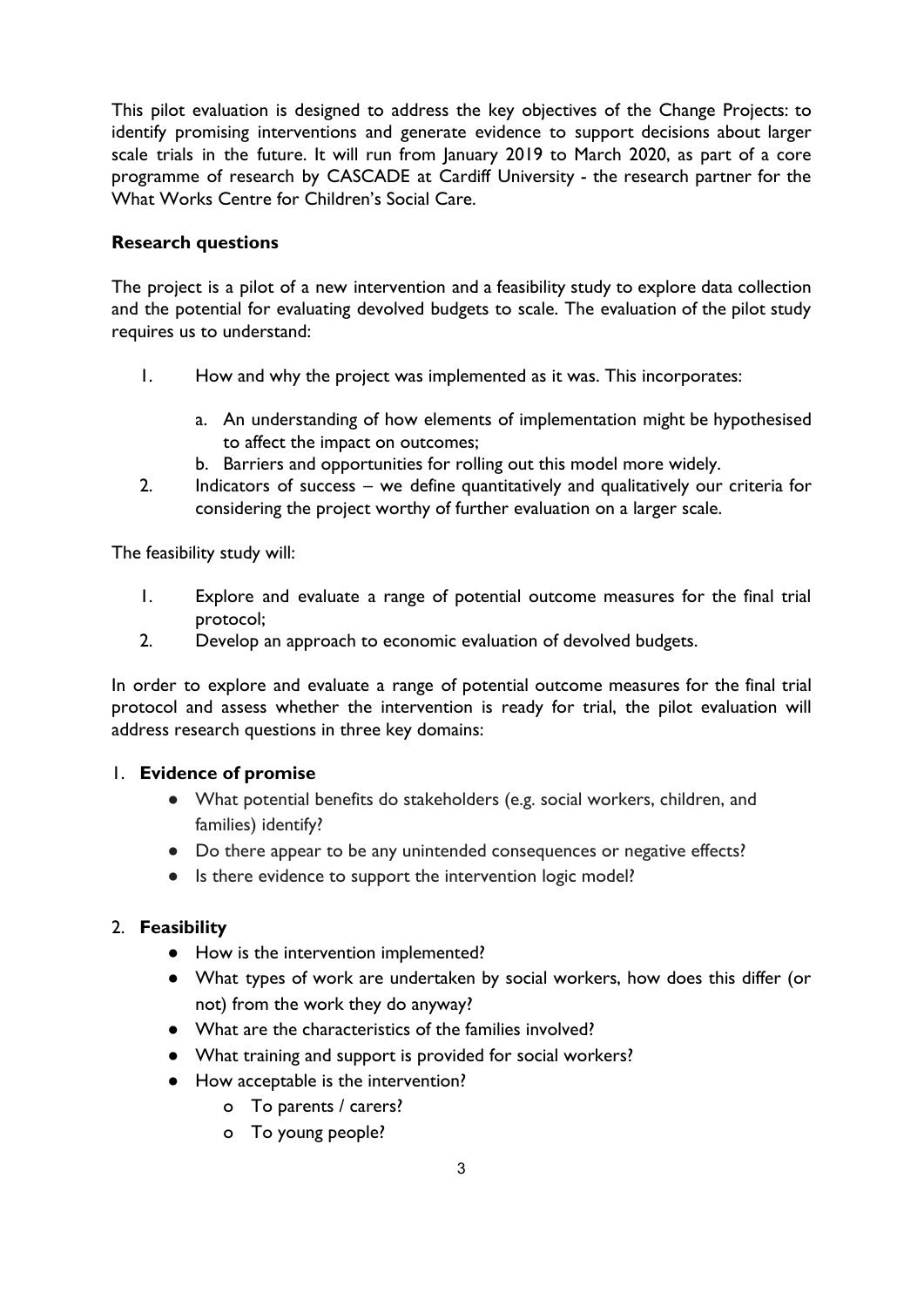- o To senior leaders, managers and social work practitioners?
- What are the barriers and facilitators for delivery?

## 3. **Readiness for trial**

- Is there a clear description of the service that would allow it to be implemented and evaluated in other places?
- This would include the features of devolved budgets, the processes and resourcing of the project and any other factors that participants identify as crucial in delivering the Hillingdon project successfully.

## **Methods**

The pilot will be undertaken in three primary phases, with an additional stream of ongoing monthly data collection from administrative records that feeds into each of the phases:

- Phase 1: January February 2019
	- o Development of logic model for programme theory and implementation
- Phase 2: May June 2019
	- o Refinement of logic model and assessment of progress
- Phase 3: November 2019 February 2020
	- o Progress assessment
	- o Further refinement of programme theory

# Ongoing data collection: Jan 19 – Feb 20

The LA will provide monthly returns on key outcome indicators. These will be used as a light touch review of progress. Analysis will also be used to inform data collection in Phases 2 and 3. Data to be collected each month is:

- Number of families receiving devolved budget, and per family
	- o Amount spent
	- o How the budget was used
- CSC involvement broken down by:
	- o Numbers of s. 47 enquiries, numbers of PLO and care proceedings initiated and numbers entered care, days in care, placement moves
- Care orders rescinded

### Phase 1: Initial theory development [January -February 2019]

An initial logic model has been developed (see Appendix 1). It outlines a programme theory about what needs to happen in order to achieve the intended outcomes for the project. In developing and explicitly articulating the hypothesised causal relationship between inputs, outputs and outcomes within the project, it is the first step towards a programme theory.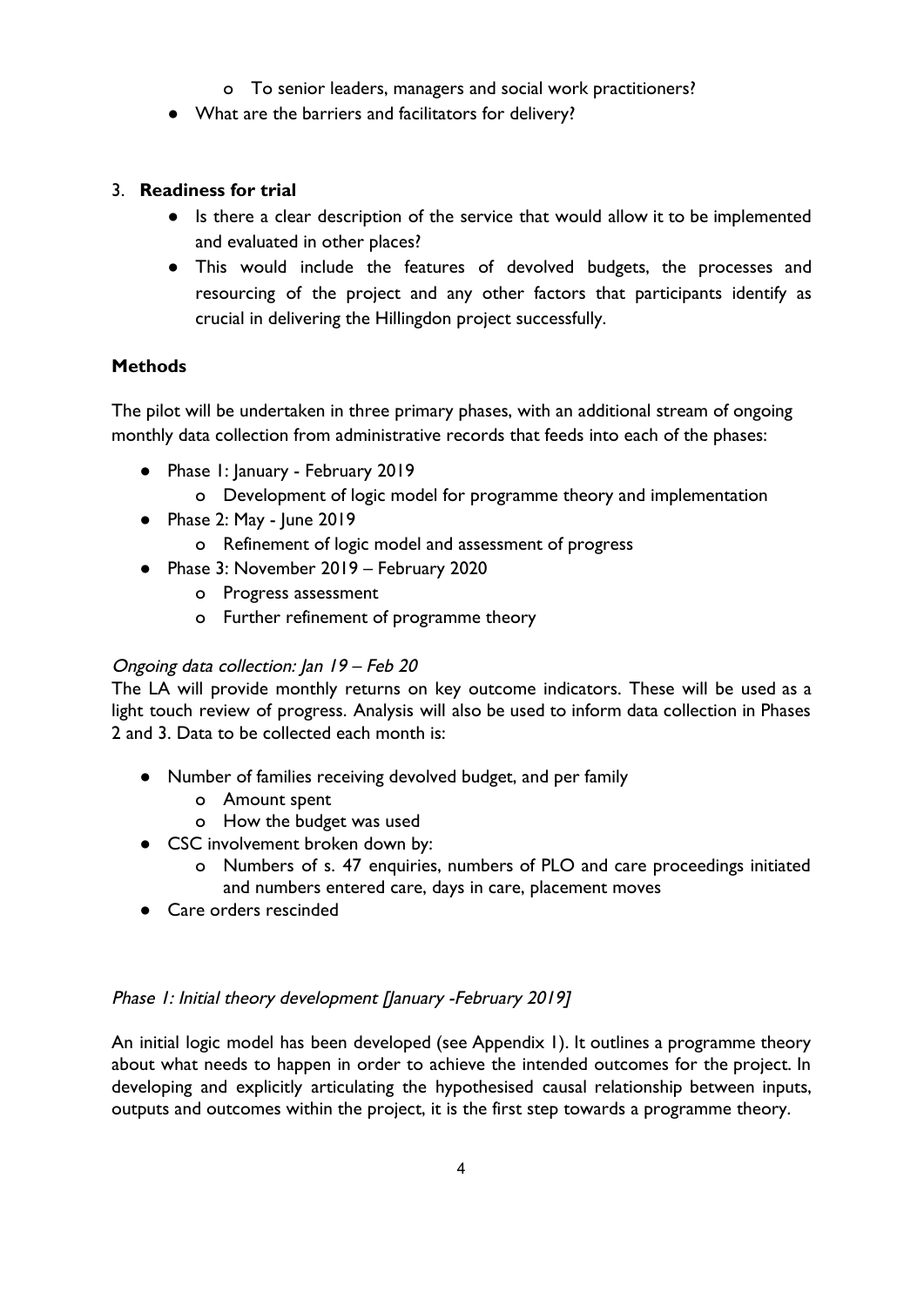The programme theory will include what needs to happen in order to implement the project. The logic model will be developed through meetings with key stakeholders in and across projects. The draft model has been shared with key informants in the LAs and amended and refined considering comments and feedback. By the end of the project the programme theory will provide an 'ideal type' description of the project, and a detailed description of the actions that need to happen in order to achieve the ideal project delivery.

## Phase 2 – Implementation [June 2019]

During this phase the progress of the project against the logic model developed in phase 1 will be explored. The aim is to develop a further refined logic model using the Realist Context-Mechanism-Outcome (CMO) configuration. This data will be gathered by:

- Analysing monthly reports;
- Formal and informal interviews and observations with those delivering the project, families and other professionals;
- 2-4 focus groups involving social workers to develop and elaborate logic models.

Data will be collected during two 'site visit' weeks, each with a two-week break for data analysis and theory development – which will shape the data to be collected for the second 'site visit' week. Realist data collection and analysis is driven by the developing theory (in this case the logic model), and therefore it is possible including other individuals or ways of collecting data may also be appropriate.

Phase 3 – Further data collection to explore progress and short term outcomes for intervention families [November 2019 - January 2020]

The second stage of site visits will involve research into how the intervention is being delivered as it progresses from initial implementation. Drawing on a larger cohort of recipient families than the previous phase, the visits will explore the way budgets are being used and the impact they have had on recipients to date. This will also involve examining how the programme is 'bedding in' more generally within the service – including the way it is perceived by practitioners and managers within the authority.

### **Outcomes**

| <b>Research question</b>                                                                                                                                                     | <b>Indicator</b>                                                                                                                                                                                                                                                                                                                                     | Method                                   |
|------------------------------------------------------------------------------------------------------------------------------------------------------------------------------|------------------------------------------------------------------------------------------------------------------------------------------------------------------------------------------------------------------------------------------------------------------------------------------------------------------------------------------------------|------------------------------------------|
| Evidence of<br>feasibility<br>Can the intervention<br>be delivered<br>practically and are<br>the systems in<br>process to enable<br>the intervention to<br>be easily scaled? | Implementation: The extent to which families<br>are included as planned:<br>Number of families successfully<br>$\bullet$<br>included in the intervention- i.e. did<br>the anticipated number of families (+/-<br>30%) receive resources through the<br>scheme?<br>Was the scheme implemented as<br>$\bullet$<br>intended (according to logic model)? | Administrative data<br><b>Interviews</b> |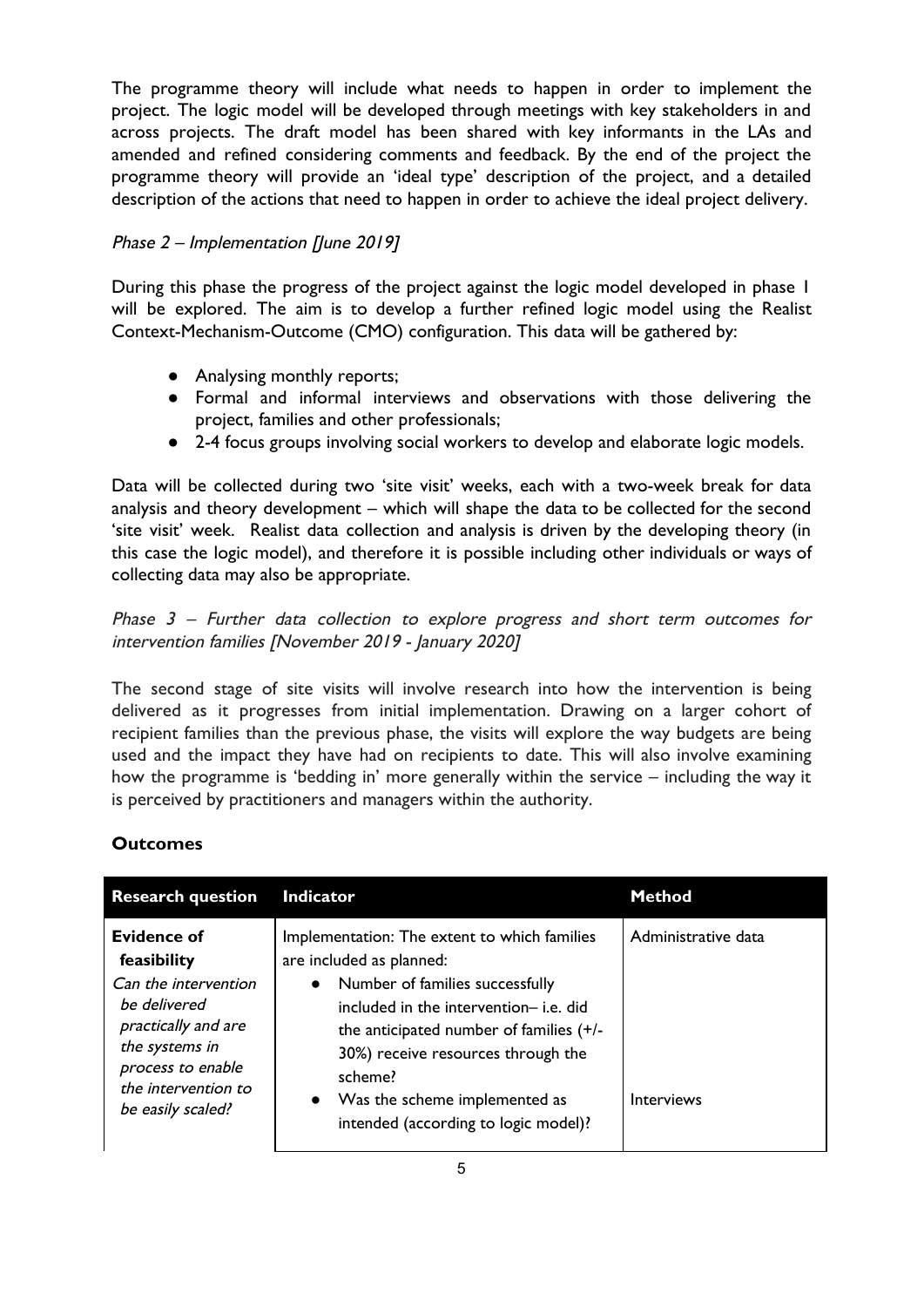|                                                                                                                                                                     | The processes supporting delivery and<br>governance:<br>How decisions are made and who is<br>involved. E.g. Approval about decision<br>making around budgets [Under £500<br>pounds requires no approval; up to<br>£1000 requires approval from the<br>Advanced practitioner, over £1000<br>requires approval from the team<br>manager. Further oversight will be<br>provided by Assistant Director]<br>Approval about the governance and<br>amounts allocated (is the amount too<br>high/low?)                                               |                            |
|---------------------------------------------------------------------------------------------------------------------------------------------------------------------|----------------------------------------------------------------------------------------------------------------------------------------------------------------------------------------------------------------------------------------------------------------------------------------------------------------------------------------------------------------------------------------------------------------------------------------------------------------------------------------------------------------------------------------------|----------------------------|
| <b>Evidence of</b><br>promise<br>What evidence is<br>there that the<br>intervention can<br>have a positive<br><i>impact on</i>                                      | 70% of local authority staff (at SW, team<br>manager and senior leader level) consider the<br>intervention acceptable by time 2 data<br>collection<br>5-point Likert scale negative - positive                                                                                                                                                                                                                                                                                                                                               | Interviews/ questionnaire  |
| outcomes?                                                                                                                                                           | Perspectives of families/ professionals<br>70% of each group are positive about the<br>intervention<br>5-point Likert scale negative - positive                                                                                                                                                                                                                                                                                                                                                                                              | Interviews/ questionnaire/ |
| <b>Readiness for trial</b><br>To what extent is the<br>intervention used as<br>anticipated and is the<br>programme<br>sufficiently codified<br>to operate at scale? | To what extent is the intervention well defined:<br>At the end of the pilot, are details such<br>as levels of spend and thresholds for<br>approval well specified?<br>Through logic model development, has<br>the pilot enabled the identification of a<br>narrower subgroup of families for<br>whom budgets may be more<br>appropriate/ helpful?<br>Who (worked with) $-$ how (decisions<br>made) - what (money spent on) are<br>clear in a final logic model that provides<br>a clear description that could be rolled<br>out to other LAs | Focus groups (2-4)         |
|                                                                                                                                                                     | The processes supporting delivery and<br>governance:                                                                                                                                                                                                                                                                                                                                                                                                                                                                                         |                            |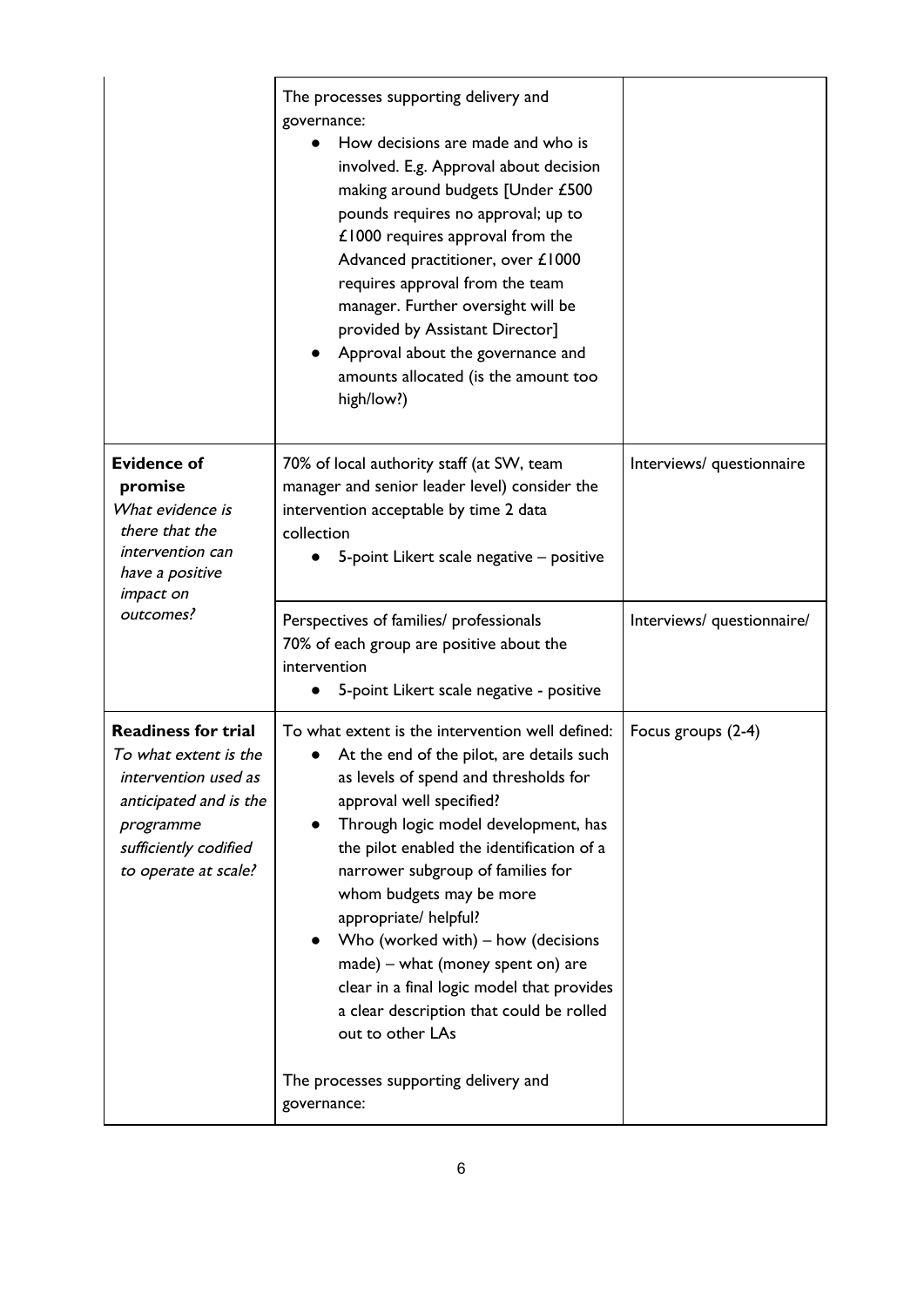### **Recruitment**

Different forms of recruitment apply to participants depending on their role:

#### Social workers

Social workers in all participating teams will be approached to take part in the study. Cindy Corliss (CASCADE link researcher for Hillingdon) will work with administrative and management staff in Hillingdon to identify and contact social workers. Formal interviews and focus groups will typically last around 1 hour, while observations and informal interviews will operate on a more flexible basis.

### Children and families

Children and families who participate in observations and interviews will be approached initially by social workers, who will explain the study and ask if they would like to meet with a researcher. The researcher will give further details, answer questions, and proceed with informed consent procedures.

All families who receive a devolved budget will be invited to complete a questionnaire at the point the initial spend is agreed, and again 3 months later. Questionnaires will be given out by social workers, and an information sheet will contain details of the research and how to contact the research team.

### **Data Collection**

In summary, pilot data will be captured through:

| <b>Data Collection</b><br><b>Method</b> | <b>Sample Size</b>                                                                                                                                                        | <b>Collection Timeline</b>                                                                                                                    |
|-----------------------------------------|---------------------------------------------------------------------------------------------------------------------------------------------------------------------------|-----------------------------------------------------------------------------------------------------------------------------------------------|
| Administrative data                     | 12 monthly returns detailing numbers<br>of:<br>Care entry<br>Days in care<br>s.47 enquiries<br>CP plans<br><b>PLO</b> initiated<br>Reunification<br>Care orders rescinded | March 2019 - Feb 2020<br>(submitted on 1 <sup>st</sup> of the<br>month to cover preceding<br>month - so first submission<br>date is 01/04/19) |
| Formal interviews (social<br>workers)   | 10-15 (SWs and senior staff)                                                                                                                                              | $May - June 2019$                                                                                                                             |
| Formal interviews (social<br>workers)   | 10-15 (SWs and senior staff)                                                                                                                                              | Nov 2019 - Jan 2020                                                                                                                           |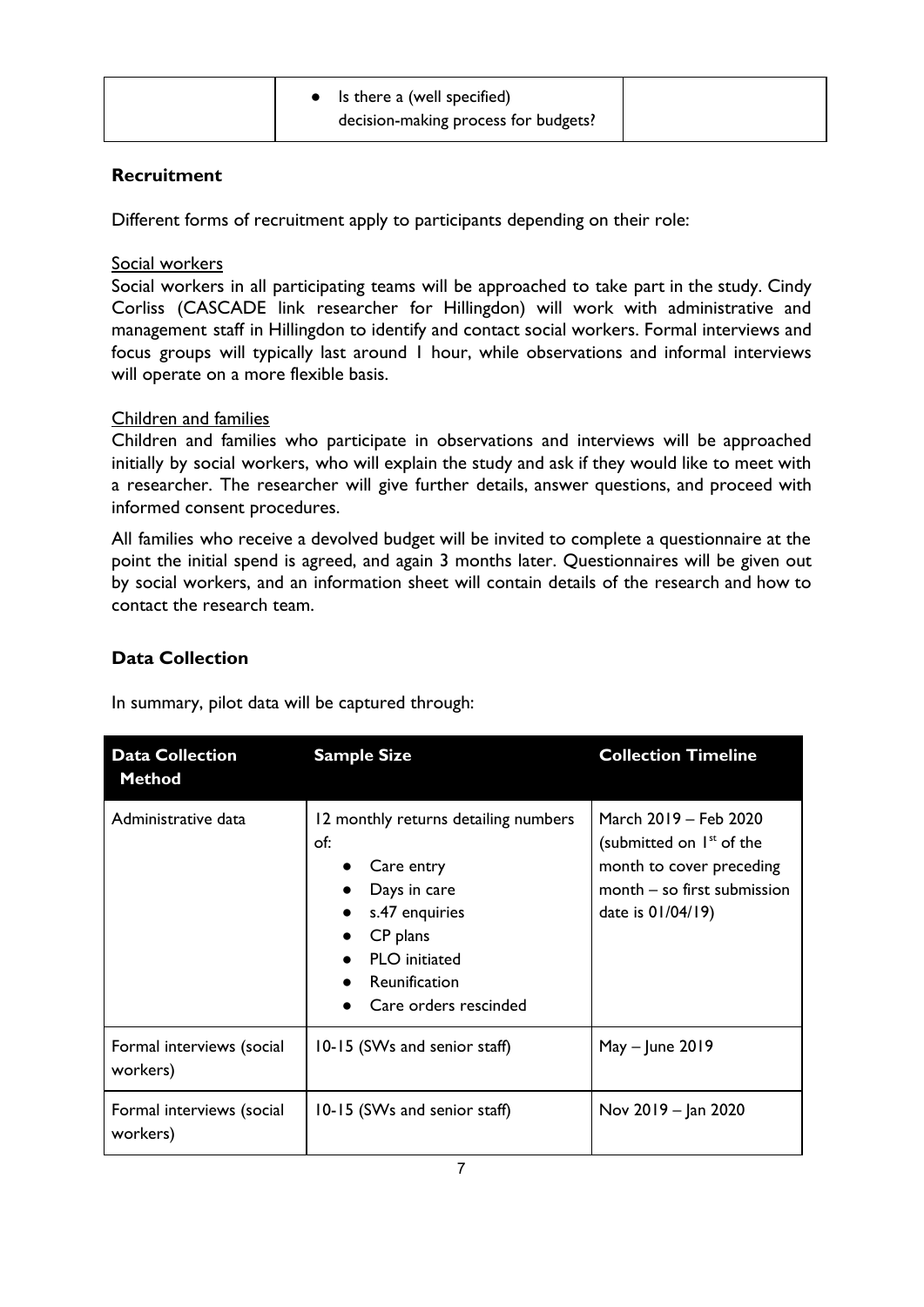| Informal observations and<br>interviews with social<br>workers                                              | Ethnographic style inquiry focussed on<br>the 10 budget-holding social workers<br>and families they work with. Informal<br>discussions with social workers and<br>observations of practice will inform<br>the development of programme<br>theory. | May - June 2019, Nov 2019<br>$-$ Jan 2020 |
|-------------------------------------------------------------------------------------------------------------|---------------------------------------------------------------------------------------------------------------------------------------------------------------------------------------------------------------------------------------------------|-------------------------------------------|
| Questionnaires<br>(completed by 10<br>budget-holding social<br>workers for each budget<br>receiving family) | 100 at time 1 (at first budget spend<br>decision)<br>100 at time 2 (3 months after first<br>budget spend decision)                                                                                                                                | March 2019 – Jan 2020                     |
| Focus groups (social<br>workers and other<br>professionals)                                                 | 2-4 (to include social workers and LA<br>staff)                                                                                                                                                                                                   | $May - June 2019$                         |
| Observations and<br>interviews (families)                                                                   | $N = 15 - 20$                                                                                                                                                                                                                                     | Nov 2019 - Jan 2020                       |

## **Analysis**

### Primary Analysis: Description of how the budgets are used in practice

Drawing on the full data set, we will describe in detail the ways budgets are implemented and used, how the funds are distributed over time and between different families, and the goals of the intervention for families involved. This will help to clarify:

- a) Processes surrounding delivery, including;
	- a. Approval and governance
	- b. Planning and decision making e.g. the level of involvement of families / social workers / managers
- b) Amounts spent
- c) What budgets are used for
	- a. Categorising types of usage e.g. practical, therapeutic, etc
- d) Perspectives on the success or otherwise of budgets in specific cases and groups of cases

### **Economic analysis**

A full economic analysis is not possible because the lack of a comparison group means that we cannot be sure that any benefits identified are caused by the intervention. However, the raw costs of setting up and delivering the intervention will be reported.

### **Ethics**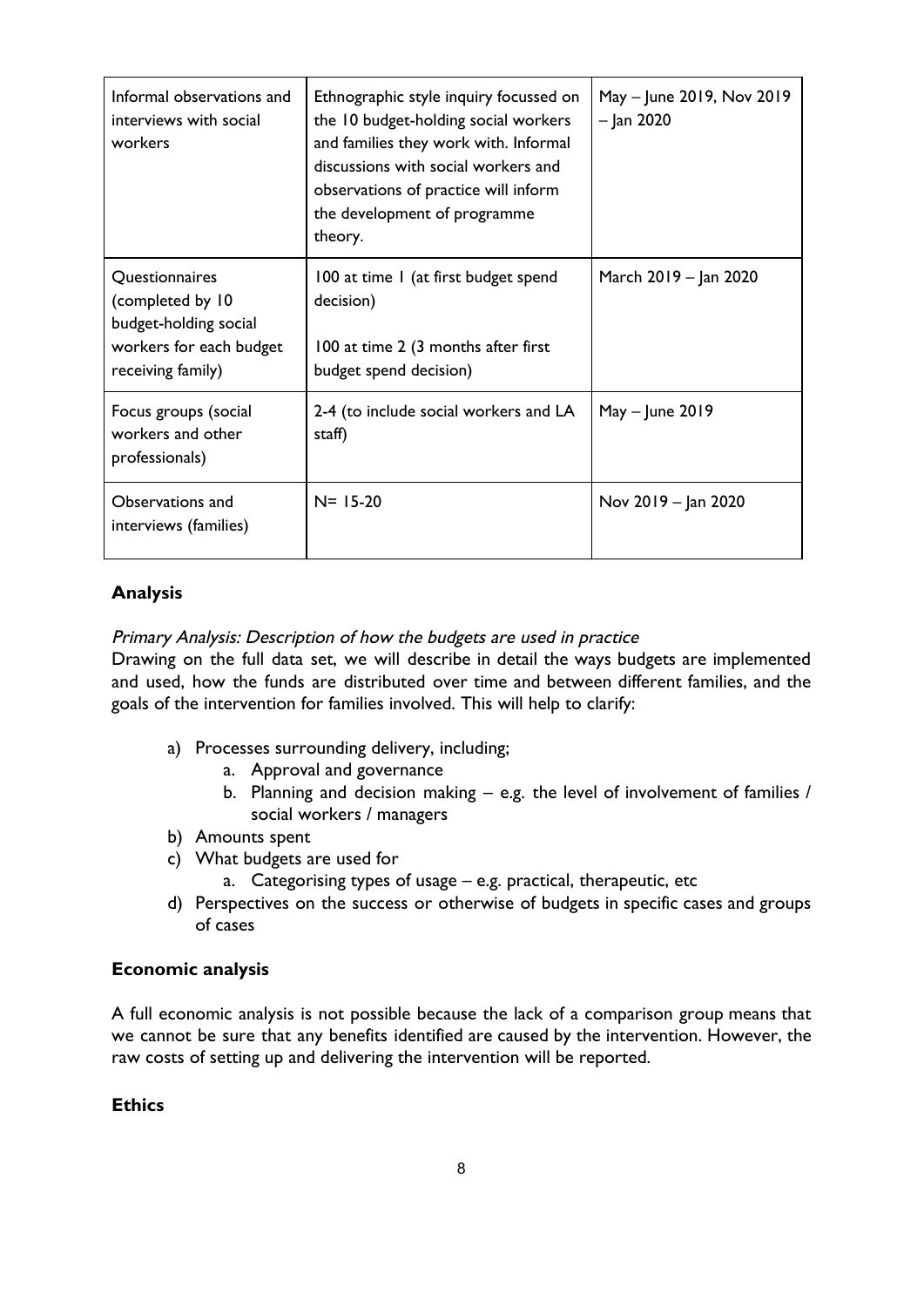Ethical approval will be obtained from Cardiff University Research Ethics Committee prior to data collection.

#### **Data Handling**

All data will be handled in accordance with GDPR regulations. A data sharing agreement between Cardiff University and Hillingdon Council is being drafted and will be signed before data collection commences.

#### **Personnel**

David Westlake will lead the project, with Cindy Corliss providing day-to-day management of the relationship between the evaluation team and the research site. Other members of CASCADE research team will be involved during periods of data collection and analysis.

#### **Risks**

This section outlines the risks that may arise and steps that will be taken to mitigate these.

| <b>Risk</b>                                                                                                                                                                                                                  | <b>Mitigation</b>                                                                                                                                                                                                                                                                                                                                                                                                                                  |
|------------------------------------------------------------------------------------------------------------------------------------------------------------------------------------------------------------------------------|----------------------------------------------------------------------------------------------------------------------------------------------------------------------------------------------------------------------------------------------------------------------------------------------------------------------------------------------------------------------------------------------------------------------------------------------------|
| Hillingdon colleagues are unable to support<br>research administration or data collection                                                                                                                                    | This is built into the contract between Cardiff and<br>Hillingdon, to aid the effective evaluation of the<br>project. Data collection is designed in such a way to<br>minimise burden on the local authority.                                                                                                                                                                                                                                      |
| Young People are unwilling to participate.<br>(Although this would not affect the primary<br>outcomes analysis, which uses<br>administrative data, it would weaken our<br>qualitative understanding of the<br>intervention.) | We have extensive experience of recruiting families to<br>research projects in Children's Social Care, achieving<br>rates of up to 65% in previous studies through a<br>model that is similar to this - involving social workers<br>who introduce the study to families. We are therefore<br>confident that a sufficient number of families will<br>participate, but we will work with Hillingdon to boost<br>participation if difficulties arise. |
| Delays caused by changes in leadership,<br>OFSTED inspections, other external events                                                                                                                                         | We will work closely with colleagues in Hillingdon to<br>manage and minimise any disruption caused by these<br>factors.                                                                                                                                                                                                                                                                                                                            |

# **Timeline**

| <b>Phase</b>             | <b>Timing</b>     | Lead           |
|--------------------------|-------------------|----------------|
| Refine evaluation design | February 2019     | <b>CASCADE</b> |
| Project launch           | <b>March 2019</b> | Hillingdon     |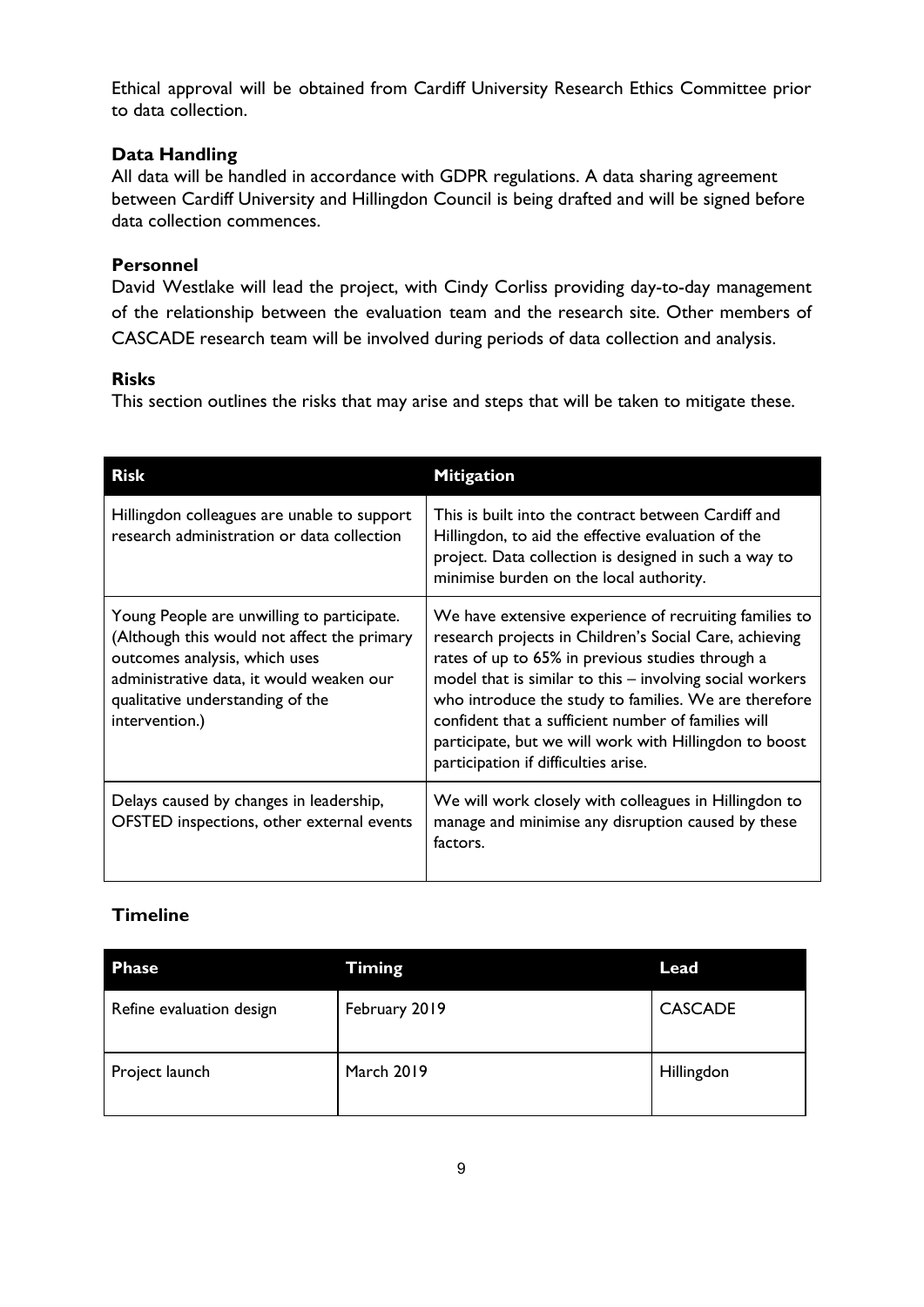| Phase I data collection | $May - June 2019$            | <b>CASCADE</b> |
|-------------------------|------------------------------|----------------|
| Interim reporting       | <b>July 2019</b>             | <b>CASCADE</b> |
| Phase 2 data collection | November 2019 - January 2020 | <b>CASCADE</b> |
| Pilot report            | <b>March 2020</b>            | <b>CASCADE</b> |

### **References**

Moore, G.F., Audrey, S., Barker, M., Bond, L., Bonell, C., Hardeman, W., Moore, L., O'Cathain, A., Tinati, T., Wight, D. and Baird, J., 2015. Process evaluation of complex interventions: Medical Research Council guidance. bmj, 350, p.h1258.

Huebner, R. A., Robertson, L., Roberts, C., Brock, A. & Geremia, V. 2012. Family Preservation: Cost Avoidance and Child and Family Service Review Outcomes. Journal of Public Child Welfare, 6, 206-224.

Shinn, M., Brown, S. R., & Gubits, D, 2017. Can Housing and Service Interventions Reduce Family Separations for Families who Experience Homelessness? American Journal of Community Psychology, 60, 79-90.

Walker, J. L. 2008. An Evaluation of the Family Well Being Program at the Windsor-Essex Children's Aid Society. University of Windsor.